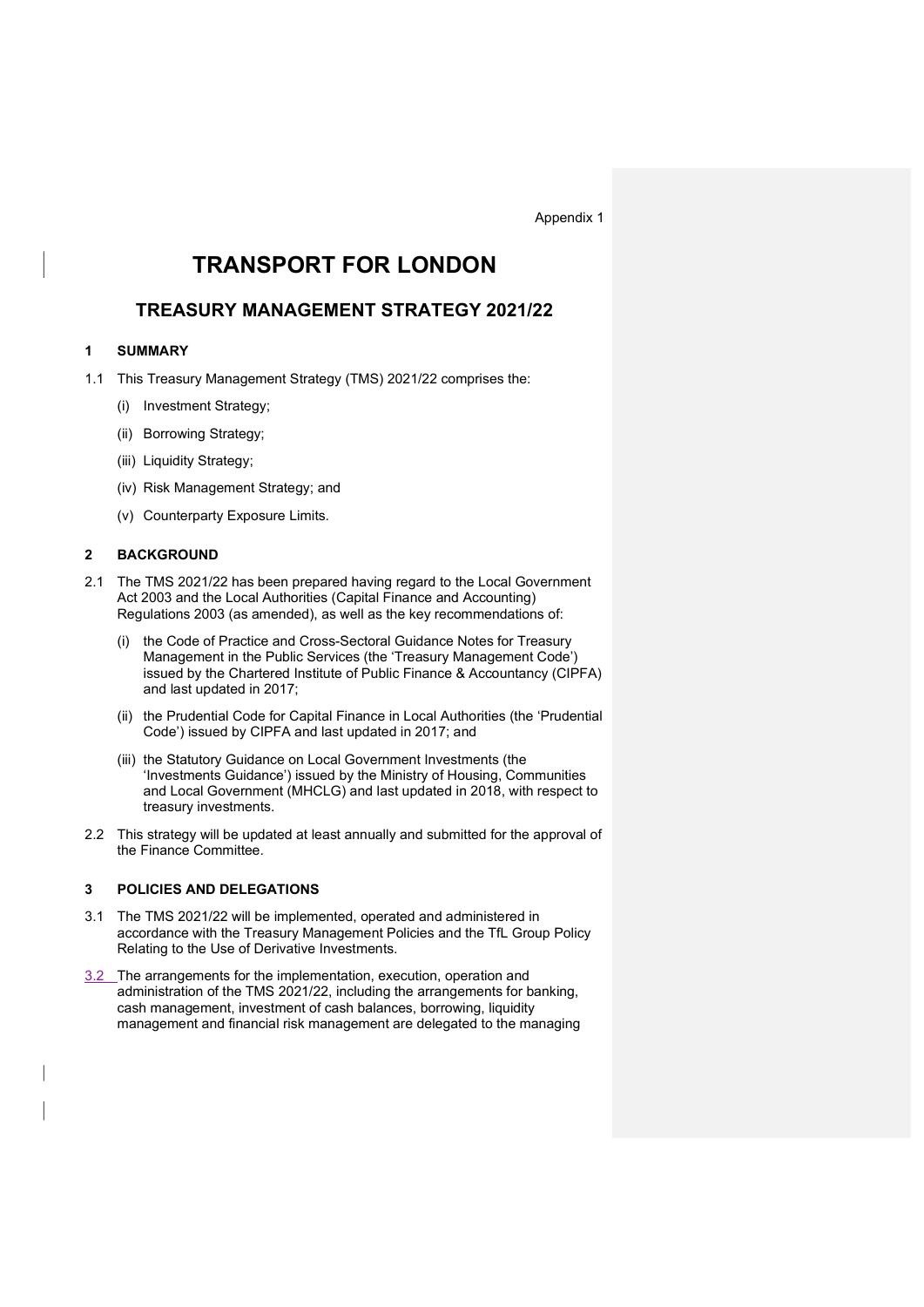Chief Finance Officer<sup>1</sup>, Director of Corporate Finance and Group Treasurer, with the exception of the matters specified in 3.3, provided no decision contravenes the TMS 2021/22, the Treasury Management Policies, or the TfL Group Policy Relating to the Use of Derivative Investments.

3.21.1 With respect to the investment of cash balances, the Investment Strategy and Investment Counterparty Exposure Limits contained within the TMS 2021/22 will not apply to London Transport Museum Limited, its subsidiary London Transport Museum (Trading) Limited - (together, LTM) or London Transport Insurance (Guernsey) Limited (LTIG). LTM and LTIG will each determine and apply their own investment strategy and counterparty exposure limits policy in respect of its investment of cash balances, subject to such strategies and policies and any deviations from or changes to any of them being approved in advance, from time to time, by the Corporate Finance Director or Group Treasurer.

#### 4 STRATEGIC OBJECTIVES

4.1 The objectives underpinning the TMS 2021/22 are:

- (i) to ensure that sufficient cash and liquidity facilities are available to enable TfL to discharge its financial obligations when they become due, in accordance with approved budgets;
- (ii) to undertake treasury management operations with primary regard for the security and liquidity of capital invested;
- (iii) to maximise the yield from investments consistent with the security and liquidity objectives identified above;
- (iv) to undertake treasury management activities having regard to Prudential Indicators (including Treasury Management Indicators) and to remain at all times within the Authorised Limit for external borrowings;
- (v) to manage its borrowing in a manner that is affordable, sustainable and prudent and combines flexibility, security of access to funds, diversity of funding sources and value for money;
- (vi) to support TfL's commitment to maintaining its credit rating relative to that of the UK Government as it recognises the value of its strong credit rating; and
- (vii) to use TfL subsidiaries' statutory power relating to risk management to manage financial market risks across TfL, with the primary objective of reducing volatility or increasing certainty in the Business Plan and achieving greater value for money through reducing costs or protecting revenues.

### 5 INVESTMENT STRATEGY

<sup>&</sup>lt;sup>1</sup> References to managing Chief Finance Officer in this document mean the Managing Director (Chief Finance Officer).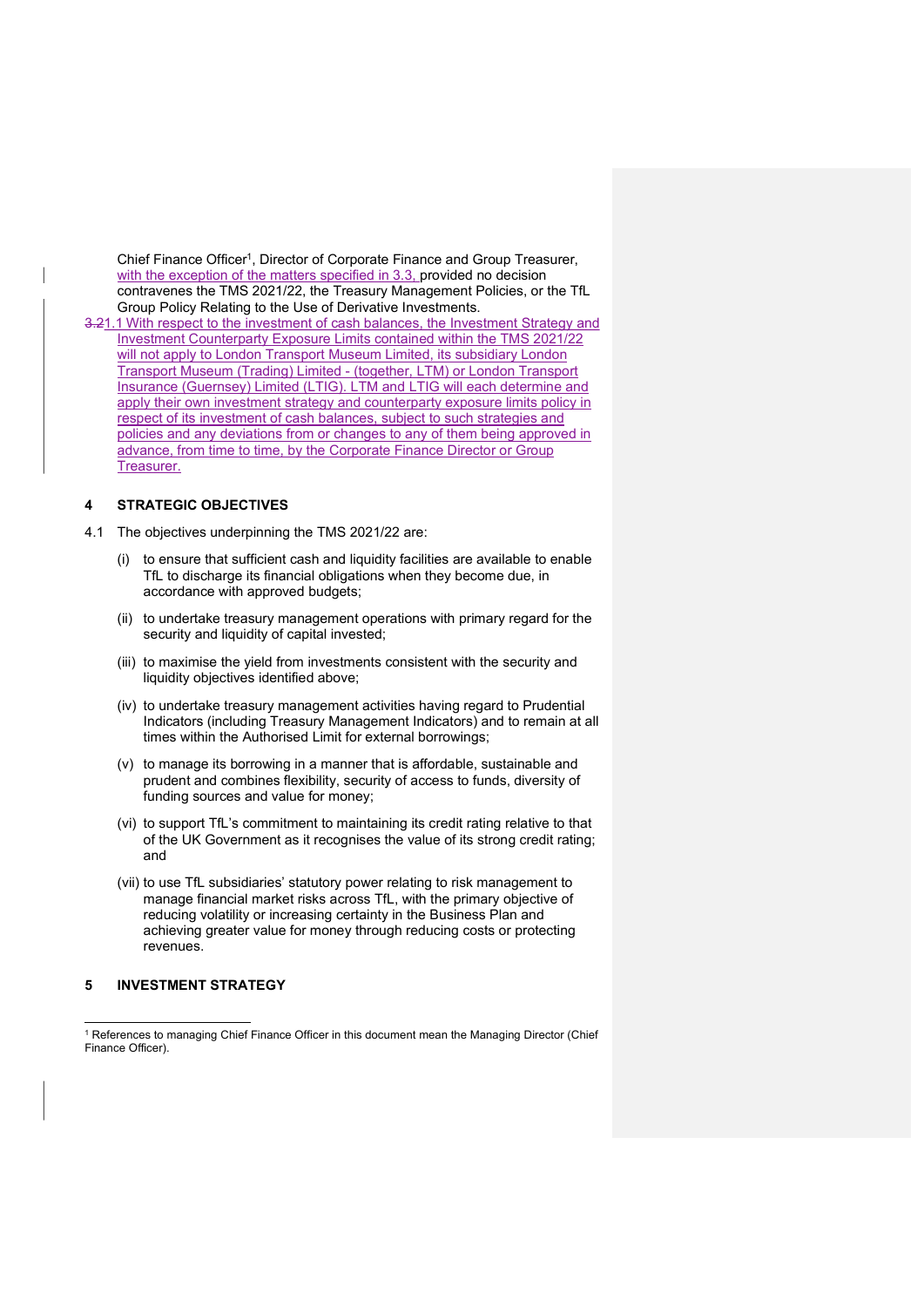- 5.1 The Investment Strategy will be applied in accordance with the strategic objectives listed in 4.1.
- 5.2 TfL maintains a low risk appetite consistent with the good stewardship of public funds, the overriding principle being the prioritisation of security before liquidity and liquidity before yield.
- 5.3 Where possible, TfL will seek to maximise active investment in counterparties, rather than passive investments held through Money Market Funds (MMFs). This allows greater control over the quality of investments, may allow higher returns, and reduces fees. Some MMF investments will still be required for liquidity purposes.
- 5.4 The maturity profile of investments will reflect the expected cash flow requirements of TfL and accommodate for forecast variability.
- 5.5 All investments will have a maximum tenor of one year and at the time of investment will be rated a minimum of A-2, P-2 or F2 by Standard & Poor's, Moody's or Fitch Ratings credit rating agencies, with no more than £240m invested in counterparties with a credit rating of less than any of A-1, P-1 or F1.
- 5.6 TfL will consider the risk of its overall portfolio as well as individual investments, seeking to diversify its investments as much as possible and have regard to the exposure to any one counterparty, country, industry, investment type, and credit. TfL will target allocating a portion of the portfolio across sovereign exposures, government agencies, financial institutions, and corporate instruments, subject to investments available at the time.
- 5.7 TfL will invest in instruments including: sovereign Treasury bills and bonds, UK Debt Management Office deposits, repurchase agreements, bank deposits, certificates of deposit, bonds, commercial paper, floating rate notes, MMFs or any other instrument allowing TfL to achieve the objectives set out in 4.1. Due to the short term nature of TfL's investments and the desire not to lose any principal, TfL will not invest in equity.
- 5.8 TfL may invest in non-sterling denominated investments where:
	- (i) currency is bought in advance of a payment or payments in that currency, or where the currency is otherwise received and TfL can identify other future expenditures in that currency to offset against; or
	- (ii) instruments denominated in currencies other than Sterling are swapped back to GBP as a matter of course.
- 5.9 TfL will generally hold investments to maturity, however where the Director of Corporate Finance or the Group Treasurer deems it appropriate, TfL may seek to break or resell fixed term investments early (including where doing so will result in TfL incurring penalties or crystallising a loss), in order to protect TfL against potential losses, meet unexpected liquidity requirements, improve its investment return or for ethical or reputational reasons.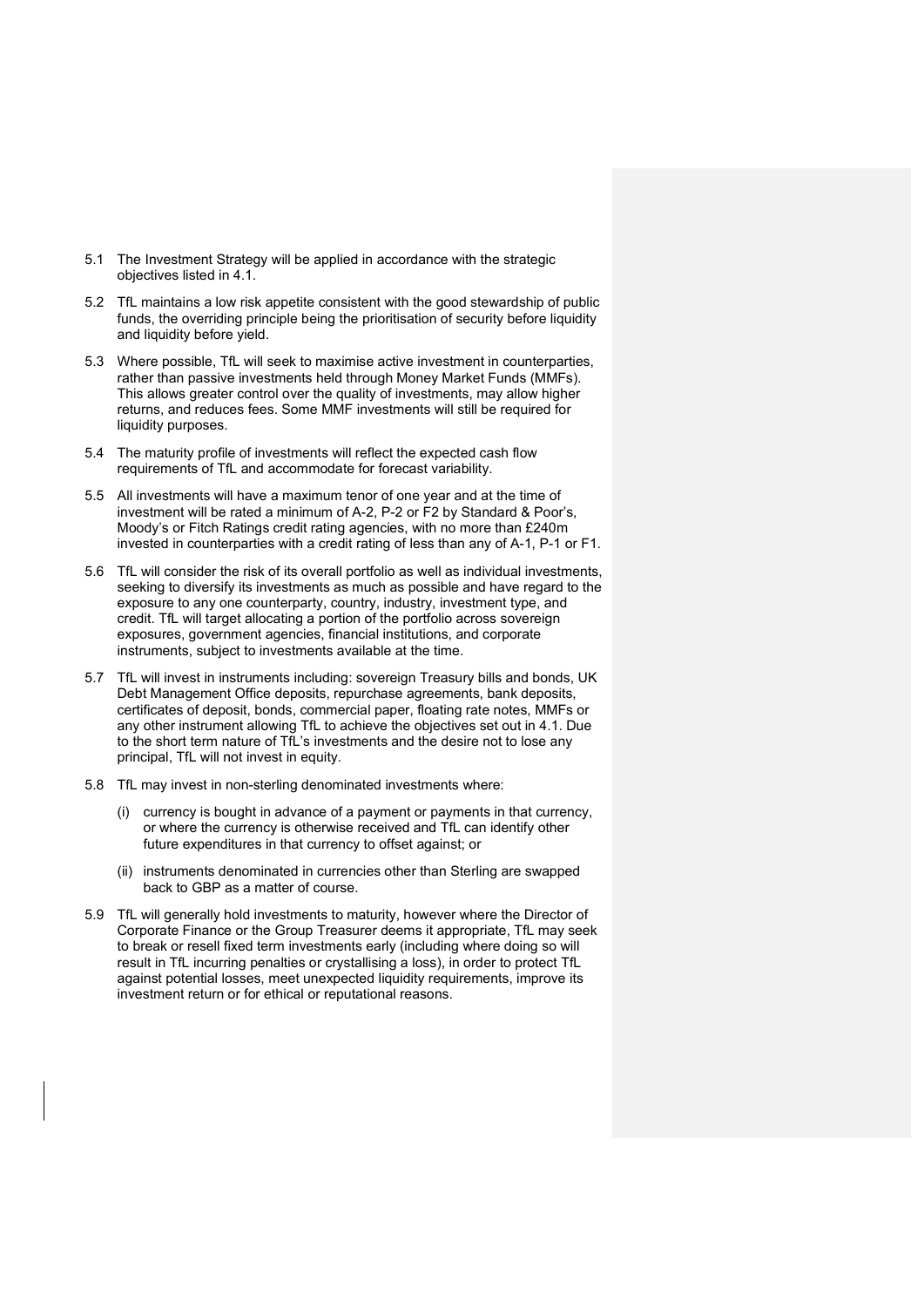5.10 TfL will seek to achieve year to date returns greater than the year to date average benchmark of seven day London Interbank Bid Rate (LIBID), which is widely regarded as the appropriate benchmark for short-term cash investments and is used by professional investors such as MMFs. LIBID will be replaced by a suitable alternative benchmark rate, once a new market standard is identified as part of a discontinuation of the London Interbank Offered Rate (LIBOR).

#### 6 BORROWING STRATEGY

- 6.1 The Borrowing Strategy will be applied in accordance with the strategic objectives listed in 4.1.
- 6.2 TfL's objective is to manage its borrowing in a manner that is affordable, sustainable and prudent and combines flexibility, security of access to funds, diversity of funding sources and value for money.
- 6.3 TfL's annual borrowing requirement for 2021/22 is set out in Table 1.

#### Table 1 – expected 2021/22 borrowing requirement

| <b>Description</b>                                                                              | £m      |
|-------------------------------------------------------------------------------------------------|---------|
| Refinancing of debt maturing within 12 months, excluding<br>rolling short-term commercial paper | 360.2   |
| Refinancing of PWLB variable rate loans                                                         | 336.0   |
| <b>Expected borrowing requirement for 2021/22</b>                                               |         |
| (excluding borrowing under the £750m DfT facility for<br>Crossrail)                             | 696.2   |
| Crossrail borrowing under the £750m DfT loan facility                                           | $74.0*$ |
| Expected total borrowing requirement for 2021/22                                                | 770.2   |

\* Based on latest information at the time of submission. Exact amount may increase or decrease depending on phasing of Crossrail cash requirements.

- 6.4 TfL will borrow the remainder of the £750m loan facility provided by the Department for Transport for Crossrail purposes. The exact amount remaining under this facility for 2021/22 will depend on Crossrail's cash requirements over the coming weeks and is expected to be £74m according to the latest forecast. There will be no other incremental borrowing in 2021/22.
- 6.5 The notional amount of outstanding borrowing is expected to be £13,070m at the end of 2021/22.The total value of outstanding borrowing and other longterm liabilities will be within the Authorised Limit set by the Mayor and adopted by the Board (as required by the Local Government Act 2003).
- 6.6 TfL seeks to achieve its borrowing objectives by maintaining access to capital markets through its Euro Commercial Paper programme, Euro Medium Term

#### Formatted Table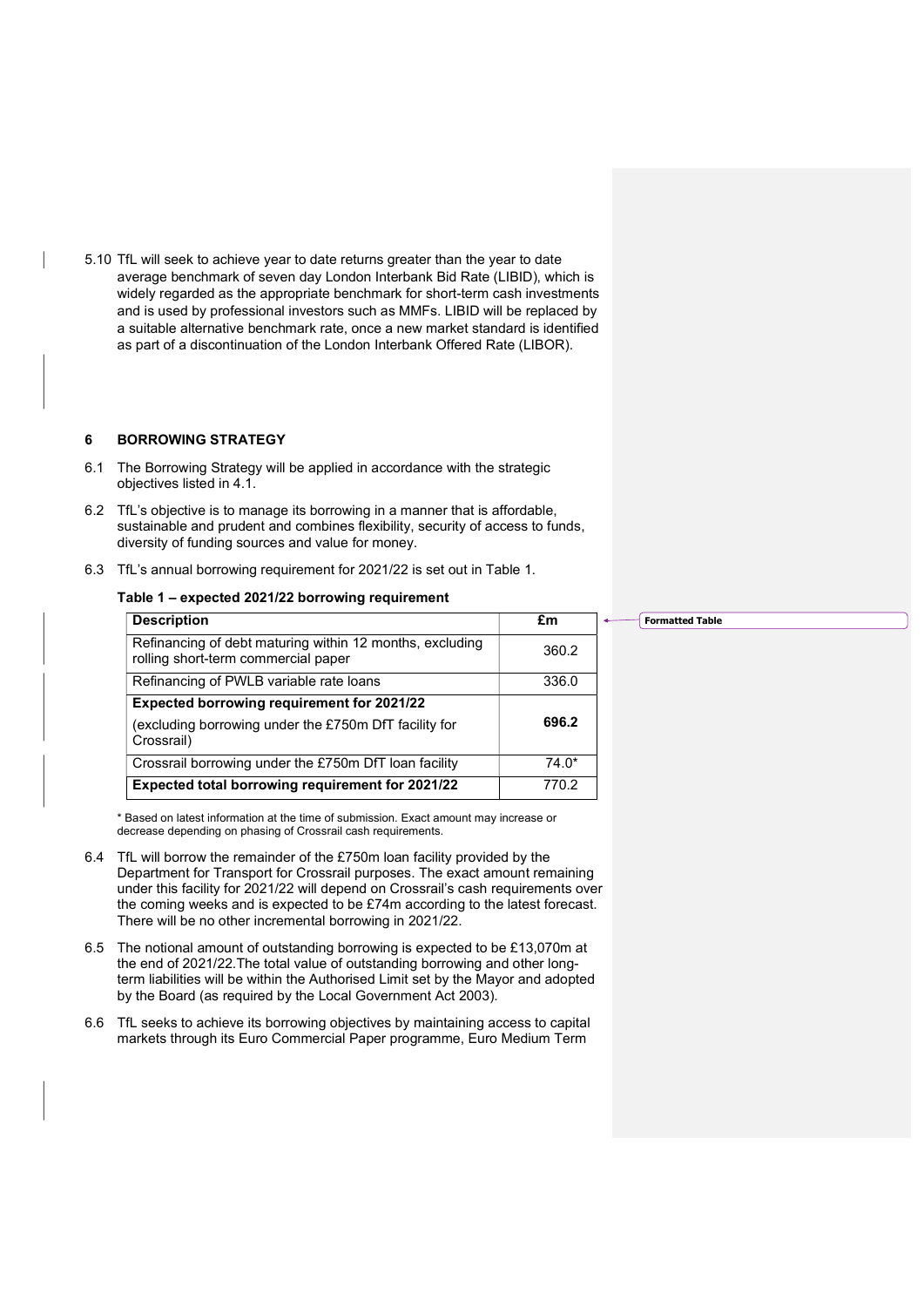Note programme and stand-alone capital market transactions, and complementing this with loans and other facilities from financial institutions where appropriate. TfL's borrowing plans are ultimately underpinned by access to the Public Works Loan Board (or any future body replacing it), a readily available source of liquidity. Other sources of finance will be used where they further TfL's stated objectives.

- 6.7 As debt service represents a relatively significant part of TfL's annual expenditure, a high level of certainty over the interest payment amounts is desirable to meet the balanced budget requirement. While fixed rates of borrowing are generally preferred, as they provide more certainty, TfL will assess the merits of having a certain amount of floating debt, where it is consistent with the borrowing and risk management objectives. TfL aims to have at least 75 per cent of all outstanding borrowing at fixed interest rates and up to 25 per cent of borrowing at variable rates.
- 6.8 All borrowing is expected to be drawn in Sterling, as currently permitted by HM Treasury. Should TfL receive HM Treasury approval to raise debt in foreign currencies, any foreign currency exposures arising from such borrowing will be subject to risk mitigation measures consistent with the principles of the Risk Management Strategy.
- 6.9 Given the long life of the majority of the assets financed by TfL, TfL's objective is to have a weighted average tenor of debt of at least 15 years. TfL will aim to structure its borrowing in a way that avoids large concentrations of debt of the same maturity in order to minimise the refinancing risk. The limits for maturity structure of borrowing are set out on annual basis, as suggested by the Treasury Management Code, and are the subject of a separate Prudential Indicators document approved by the Board.
- 6.10 TfL will consider opportunities to arrange loan facilities that enable drawdowns of debt in future years. Where TfL has the ability and option to do so it will consider fixing drawdowns beyond the 2020/21 financial year, in order to mitigate interest rate risk related to future borrowing requirements.
- 6.11 The source, tenor, currency (subject to 6.9) and interest rate basis of individual debt transactions will be determined on a case by case basis taking into account value for money, TfL's risk appetite, market conditions, interest rate expectations, investors' preferences, the impact on TfL's debt maturity profile and target weighted average tenor.
- 6.12 TfL will consider opportunities to buy back, refinance, or otherwise restructure existing liabilities (including leases) where doing so represents value for money, or will improve the structure of TfL's liabilities, or facilitate changes to TfL's corporate structure.

#### 7 LIQUIDITY STRATEGY

7.1 The Liquidity Strategy will be applied in accordance with the strategic objectives listed in 4.1.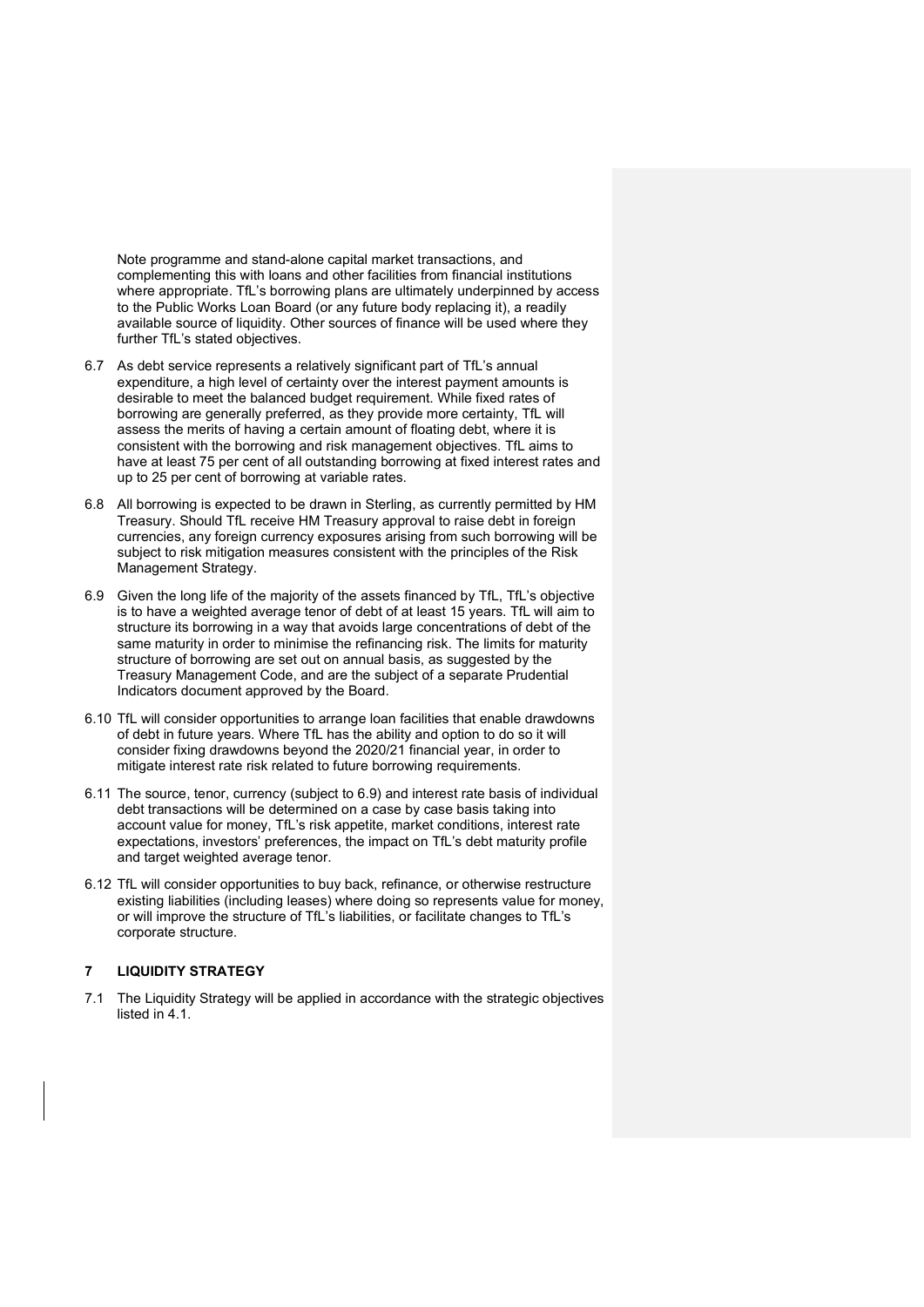- 7.2 The TfL Group (excluding Crossrail Limited, London Transport Insurance (Guernsey) Limited and London Transport Museum Limited) will aim to hold sufficient cash and short-term investments to ensure it maintains a level of financial resilience that corresponds to TfL's size and risk profile, and in any event will hold a minimum level of cash and short-term investments as defined in the Treasury Management Policies. In practice this means TfL expects to hold higher cash balances than the absolute minimum set out in the Liquidity Policy.
- 7.3 Where appropriate, the cash and short-term investments will be supplemented by access to external liquidity sources, such as bank overdrafts, revolving credit facilities and other standby credit facilities. The adequacy of the external liquidity sources will be reviewed on an ongoing basis and TfL will arrange and maintain these facilities as required.
- 7.4 Bank overdrafts and standby credit facilities will not be used in the normal course of business, however TfL would consider borrowing temporarily within the Authorised Limit to address short-term liquidity needs, where it represents prudent management of TfL's financial affairs.
- 7.5 Cash and short-term investment balances ring-fencedidentified for the construction of Crossrail will be managed to ensure sufficient liquidity to meet Crossrail Limited's forecast payment obligations.
- 7.6 In order to limit the liquidity risk created by rolling the commercial paper programme, TfL will aim to manage its maturities so that no more than £200m of short-term borrowings fall due for repayment in any three-day period.

#### 8 RISK MANAGEMENT STRATEGY

- 8.1 The Risk Management Strategy will be applied in accordance with the strategic objectives listed in 4.1.
- 8.2 TfL maintains a low risk appetite consistent with the good stewardship of public funds. It aims to mitigate financial risks to the extent possible, aiming to provide security of TfL's funds and certainty of costs and revenues.
- 8.3 The objectives of the Risk Management Strategy are to:
	- (i) reduce volatility or increase certainty relating to the impact of financial risks upon the Business Plan;
	- (ii) achieve greater value for money through reducing costs or protecting revenues; and
	- (iii) holistically manage financial risks across the whole of TfL.
- 8.4 TfL is materially exposed to a number of specific financial risks in the ordinary course of business, arising from the borrowing programme, the capital investment programme and certain ongoing contractual obligations. These risks include: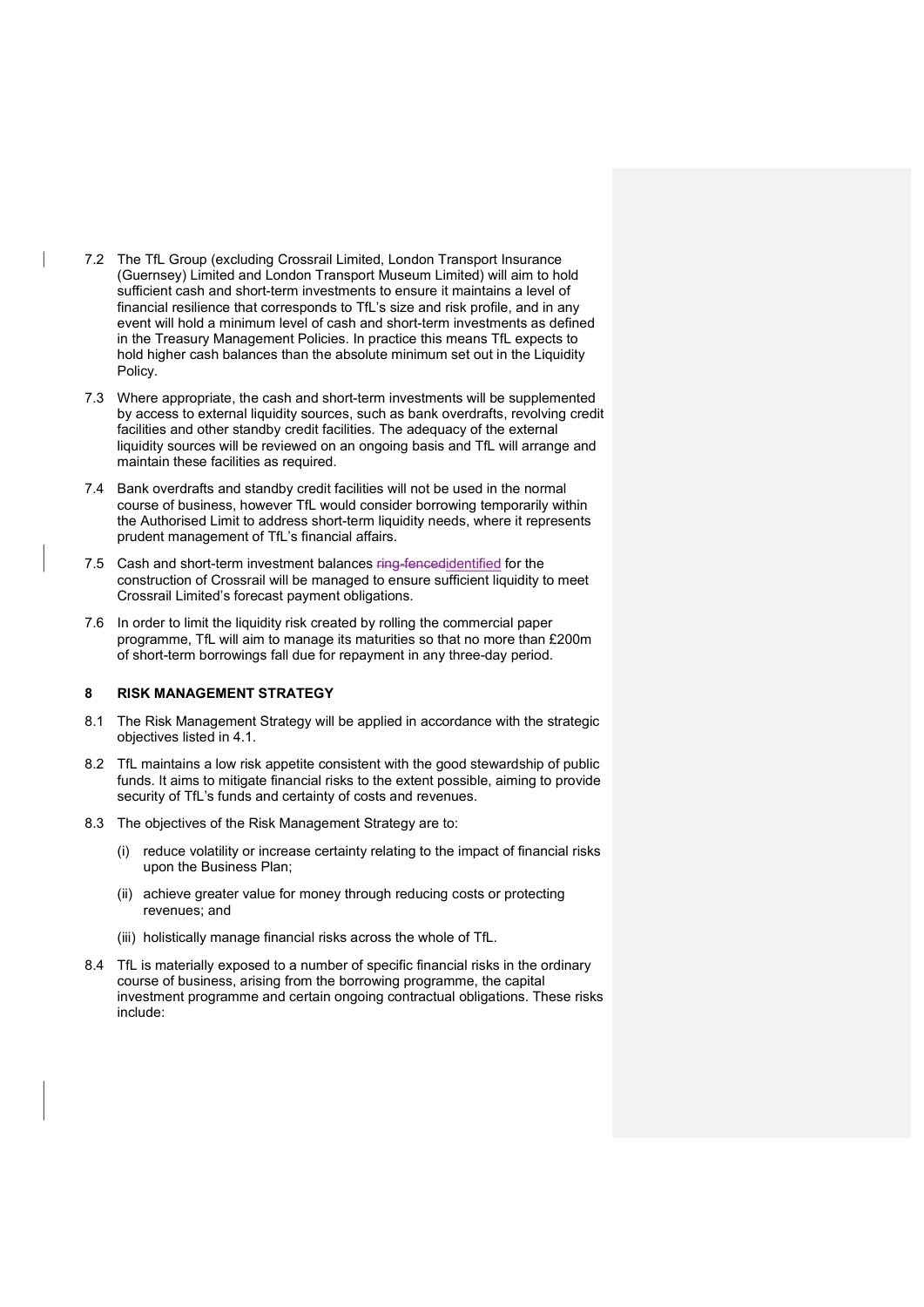- (a) interest rate risk related to TfL and its subsidiaries' existing or planned future borrowing requirements (including leases);
- (b) exchange rate risk related to specific currency exposures arising from the procurement of goods or services by TfL or its subsidiaries; from receipts of grants or revenues payable to TfL or its subsidiaries in currencies other than Sterling; from any foreign currency borrowing (if permitted); and in the course of making foreign currency investments;
- (c) commodity price and/or rate risk related to specific procurements or contracts across TfL and its subsidiaries containing a significant cost element for a commodity component and/or ongoing operational procurements such as power and fuel whether direct or indirect exposures; and
- (d) inflation risk across TfL and its subsidiaries.
- 8.5 Financial risks will be identified, managed and controlled through a number of instruments, methods and techniques, including passing the risk to the counterparty where appropriate. Where the identified risks fall into the categories described in paragraph 8.4 and have highly probable exposures with a highly certain risk profile, TfL may use financial instruments to manage exposure to these risks.
- 8.6 Where TfL arranges derivative investments through its subsidiary, Transport for London Finance Limited, it may put in place intra-group arrangements to confer the benefit of those derivative investments to the TfL entity bearing the underlying risk.

## 9 COUNTERPARTY EXPOSURE LIMITS

- 9.1 The managing Chief Finance Officer or the Director of Corporate Finance or the Group Treasurer will approve individual counterparties and will set individual counterparty exposure limits following detailed analysis of each counterparty and its impact on the overall portfolio, including sector and country concentration risk.
- 9.2 The maximum exposure limit per investment counterparty will be within the counterparty exposure limits set out in Table 2. Counterparties within the same group will be classified as one counterparty for the purposes of the exposure limit. Where banks are required to have separate entities for retail (ring-fenced) and investment (non-ring-fenced) activities, TfL will apply separate counterparty exposure limits to the applicable entities. This may result in ring-fenced banks having different counterparty limits to non-ring-fenced banks.
- 9.3 To reduce investment risk and in line with the requirement to have primary regard to security, TfL aims to keep a diversified portfolio of investments by limiting exposures to individual counterparties. As the maximum tenor of investments is one year, short-term credit ratings will be the primary ratings used to determine these limits, as defined in Table 2.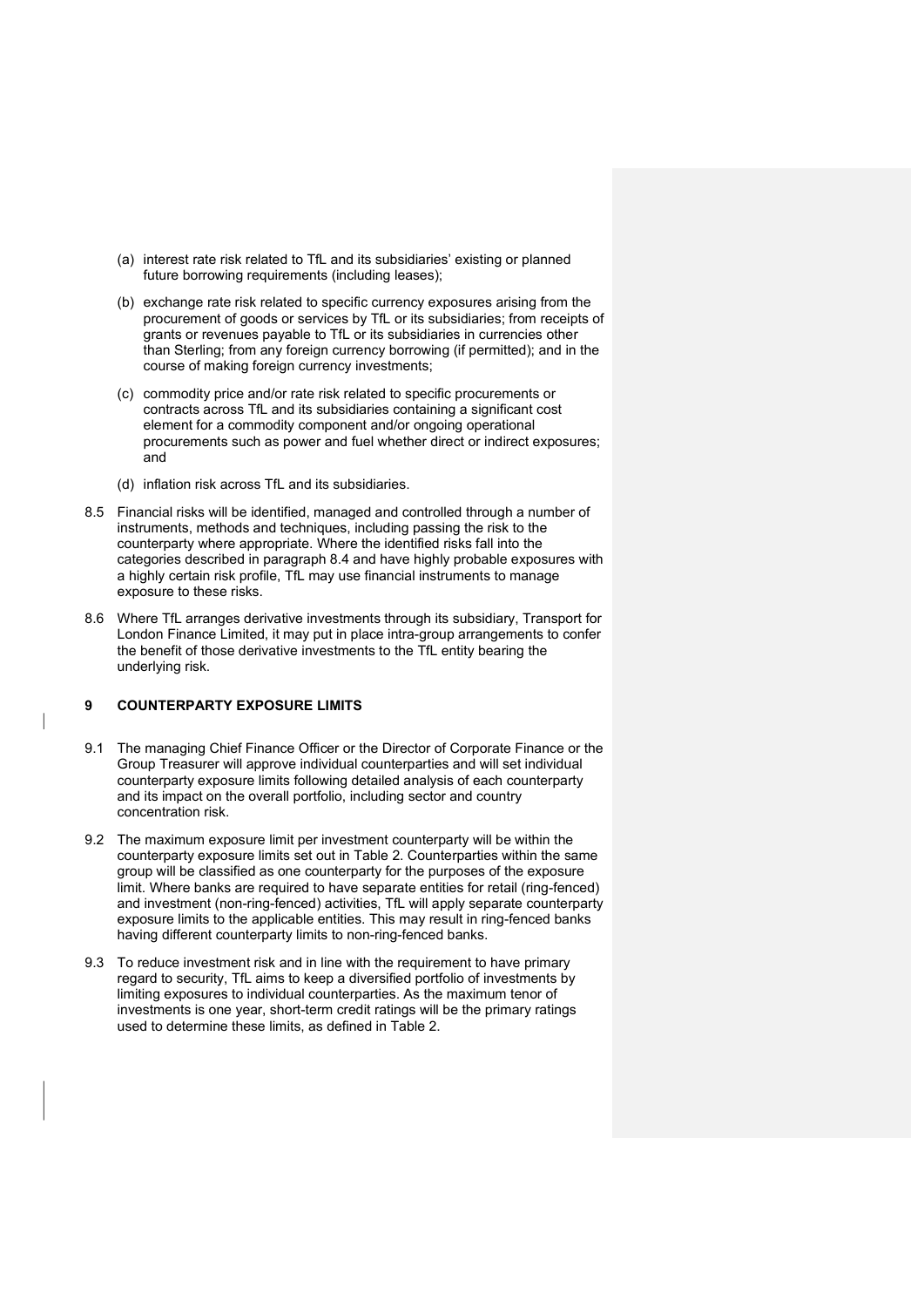9.4 As Moody's short-term credit rating does not have a P-1+ category, when a counterparty is rated P-1, its exposure limit will be based on the average limit derived from any Standard & Poor's and Fitch ratings. In the event the counterparty only has a short-term rating from Moody's and it is P-1, its limit will be £90m. Where it is rated P-2, its limit will be based on the average of all the rating agencies supplying a rating. If any of the rating agencies rates the counterparty A-3, P-3, or F3, no investments will be permitted.<sup>+</sup>

Formatted: Font: Bold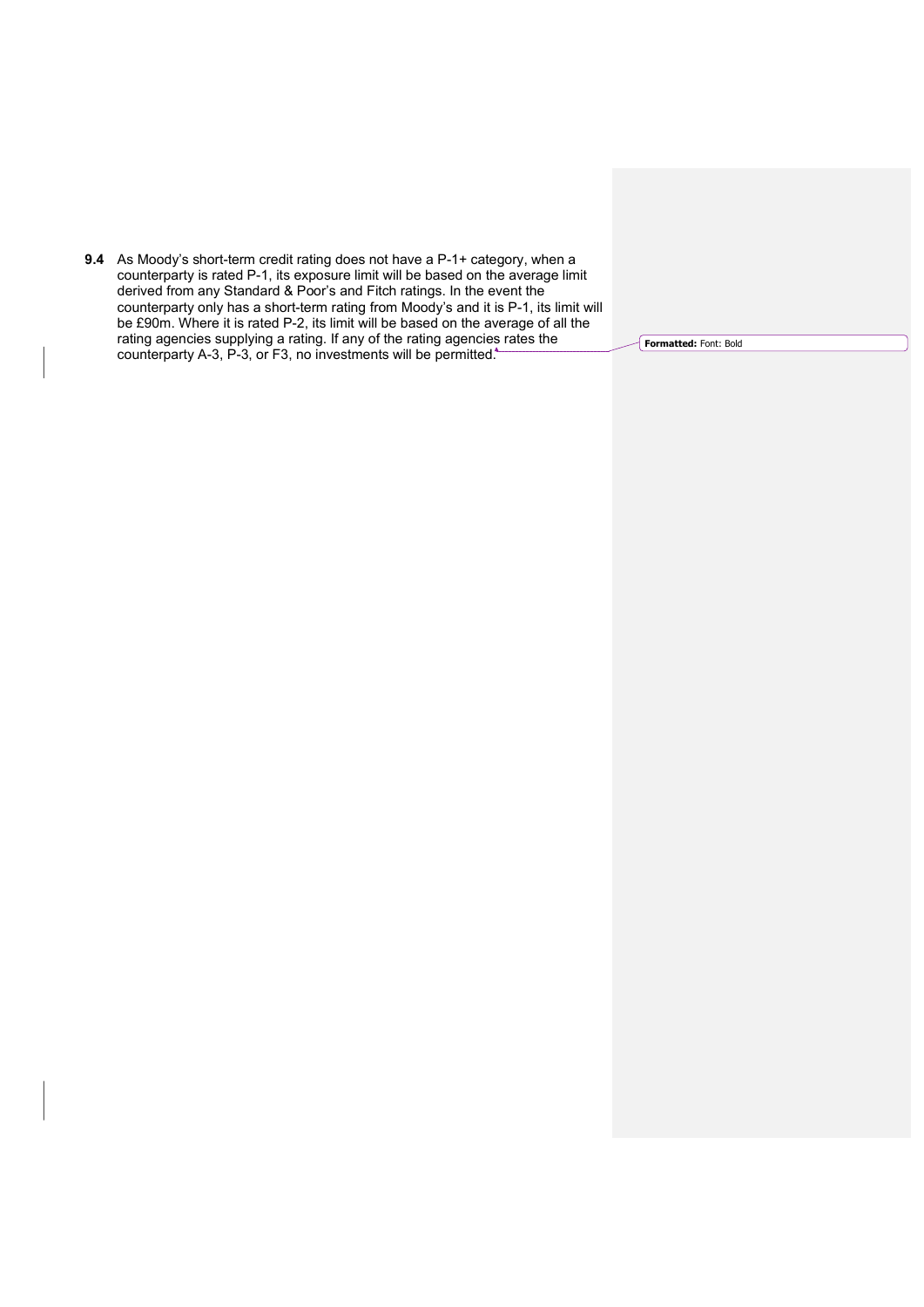| Moody's      |                | <b>Standard &amp;</b><br>Poor's |      | <b>Fitch</b>   |            | <b>Exposure limit</b><br>per counterparty |
|--------------|----------------|---------------------------------|------|----------------|------------|-------------------------------------------|
| <b>ST</b>    | LT.            | <b>ST</b>                       | LT.  | <b>ST</b>      | LТ         | $(\text{Em})$                             |
| $P-1$        | Aaa            |                                 | AAA  |                | AAA        |                                           |
|              | Aa1            |                                 | AA+  |                | $AA+$      |                                           |
|              | Aa2            | $A-1+$                          | AA   | $F1+$          | AA         | 120                                       |
|              | Aa3            |                                 | AA-  |                | AA-        |                                           |
|              | A <sub>1</sub> |                                 |      |                | A+         |                                           |
|              |                |                                 | A+   |                | $A+$       |                                           |
|              | A2             | $A-1$                           | A    | F <sub>1</sub> | A          | 90                                        |
|              | A <sub>3</sub> |                                 |      |                | А-         |                                           |
| $P-2$        | A3             |                                 | А-   |                | А-         |                                           |
|              | Baa1           | $A-2$                           | BBB+ | F <sub>2</sub> | BBB+       | 60                                        |
|              | Baa2           |                                 |      |                | <b>BBB</b> |                                           |
| $P-3$        | Baa2           | $A-3$                           | BBB  | F <sub>3</sub> | <b>BBB</b> | 0                                         |
|              | Baa3           |                                 | BBB- |                |            | BBB-                                      |
| UK Sovereign |                |                                 |      |                |            | Unlimited                                 |

#### Table 2 – Investment counterparty exposure limits

**Formatted Table** 

- 9.5 Where a counterparty does not have a short-term rating, the equivalent longterm rating as shown in the above table will be used to determine the counterparty exposure limit. Where a long-term rating maps to more than one limit, the lower limit will be used.
- 9.6 The exposure limit for TfL's clearing bank may be temporarily exceeded (for example, where cash is made available for investment after the daily deadline for deposits with other entities has passed).
- 9.7 Where an instrument benefits from a UK Government Guarantee, the limit will be that for the UK Sovereign rather than that of the entity.
- 9.8 For investments benefitting from collateral arrangements, the counterparty exposure will not be counted as the full face value of the investment, but will be calculated based on the potential shortfall caused by any expected movement in the value of the collateral.
- 9.9 TfL calculates its derivative counterparty exposures based on accepted market methodology. The current mark to market of each derivative is added to the potential future exposure (PFE). The PFE is calculated based on the maximum counterparty exposure assuming a 95 per cent confidence level of possible adverse future movements in interest rates or foreign exchange rates over the life of the instrument.
- 9.10 TfL expects to hold all derivative contracts to maturity. As such, exposures under derivative contracts are contingent exposures during the life of the contract. The contingent exposure is therefore the relevant risk factor rather than the notional value of the contract.